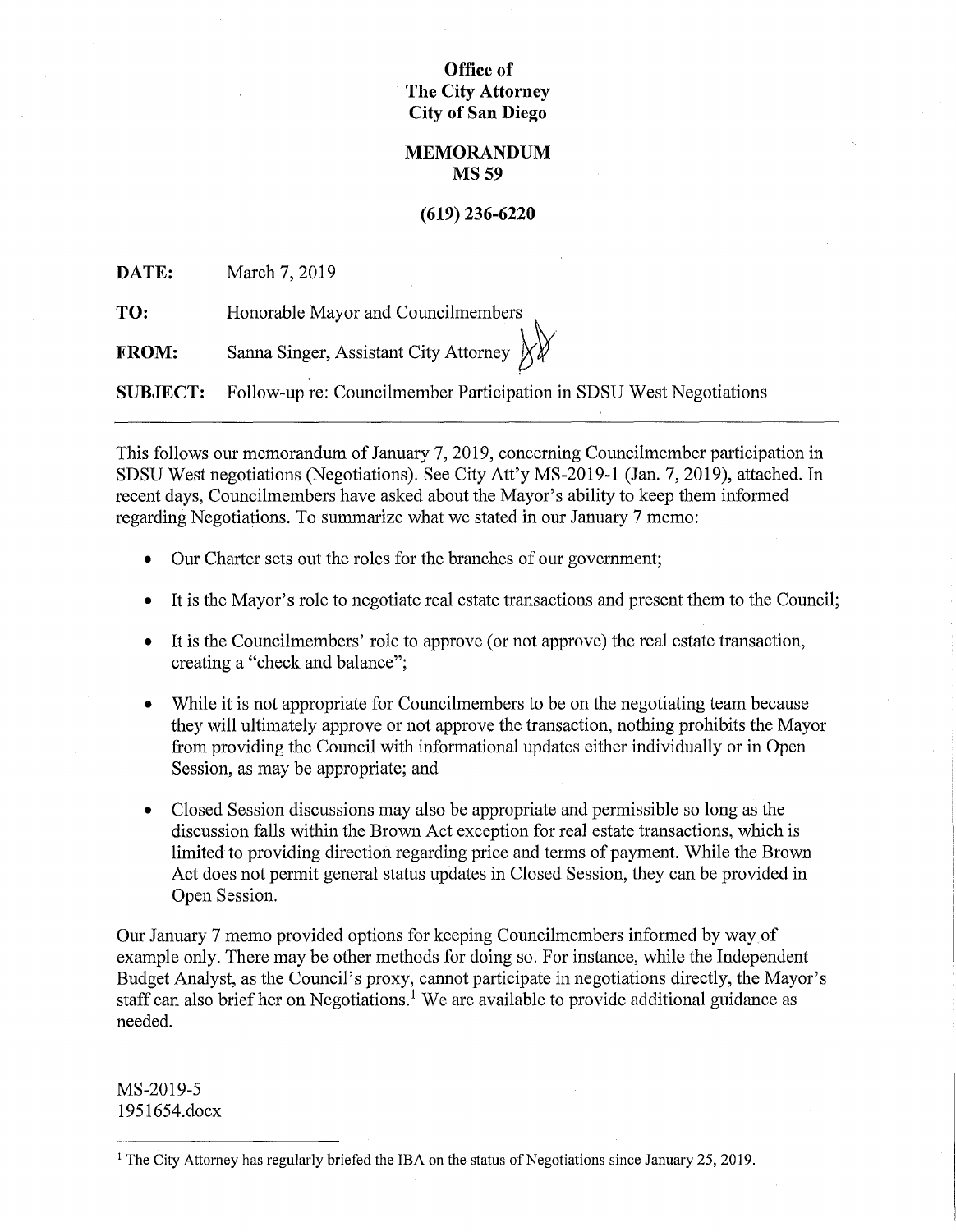# **Office of The City Attorney City of San Diego**

## **MEMORANDUM MS59**

#### **(619) 533-5800**

| DATE:           | January 7, 2019                                       |
|-----------------|-------------------------------------------------------|
| TO:             | Honorable Mayor Kevin L. Faulconer                    |
| <b>FROM:</b>    | City Attorney                                         |
| <b>SUBJECT:</b> | Councilmember Participation in SDSU West Negotiations |

#### **INTRODUCTION**

Local voters approved Measure  $G$  – the SDSU West citizens' initiative – in the citywide election on November 6, 2018. Measure G contemplates that the City of San Diego and San Diego State University (SDSU) will negotiate the terms of a purchase and sale agreement, and potentially other agreements, related to the City's sale of the Mission Valley stadium site, consisting of approximately 132 acres of real property (Site), to SDSU or its affiliate. Measure G allows the City to sell the Site only if the San Diego City Council approves the. City's sale of the Site "at such price and upon such terms as the Council shall deem to be fair and equitable and in the public interest." San Diego Municipal Code (Municipal Code or SDMC)  $\bar{\S}$  22.0908(a).<sup>1</sup>

The City and SDSU are commencing negotiations related to implementation of Measure G. Your office has asked whether a Councilmember may participate in those negotiations as part of the City's negotiating team. As discussed below, a Councilmember's participation in contract negotiations violates the San Diego Charter (Charter). Individual Councihnembers and Council District staff may not participate in the City's negotiations with SDSU to sell the Site. Rather, and in accordance with Measure G, the Council will serve as the "check and balance" by reviewing the proposed sale terms before deciding whether to approve the sale of the Site.

### **DISCUSSION**

City officers and employees must comply with the Charter, which is the City's constitution. See *Miller v. City of Sacramento,* 66 Cal. App. 3d 863, 867 (1977). "A city charter is like a state constitution but on a local level; it is a limitation of, not a grant of power." *Id.* "Any act that is violative of or not in compliance with the charter is void." *Damar Electric, Inc. v. City of Los Angeles,* 9 Cal. 4th 161, 171 (1994) (city council cannot act in violation of its city charter).

 $1$  The main substance of Measure G's provisions will be codified in Municipal Code section 22.0908.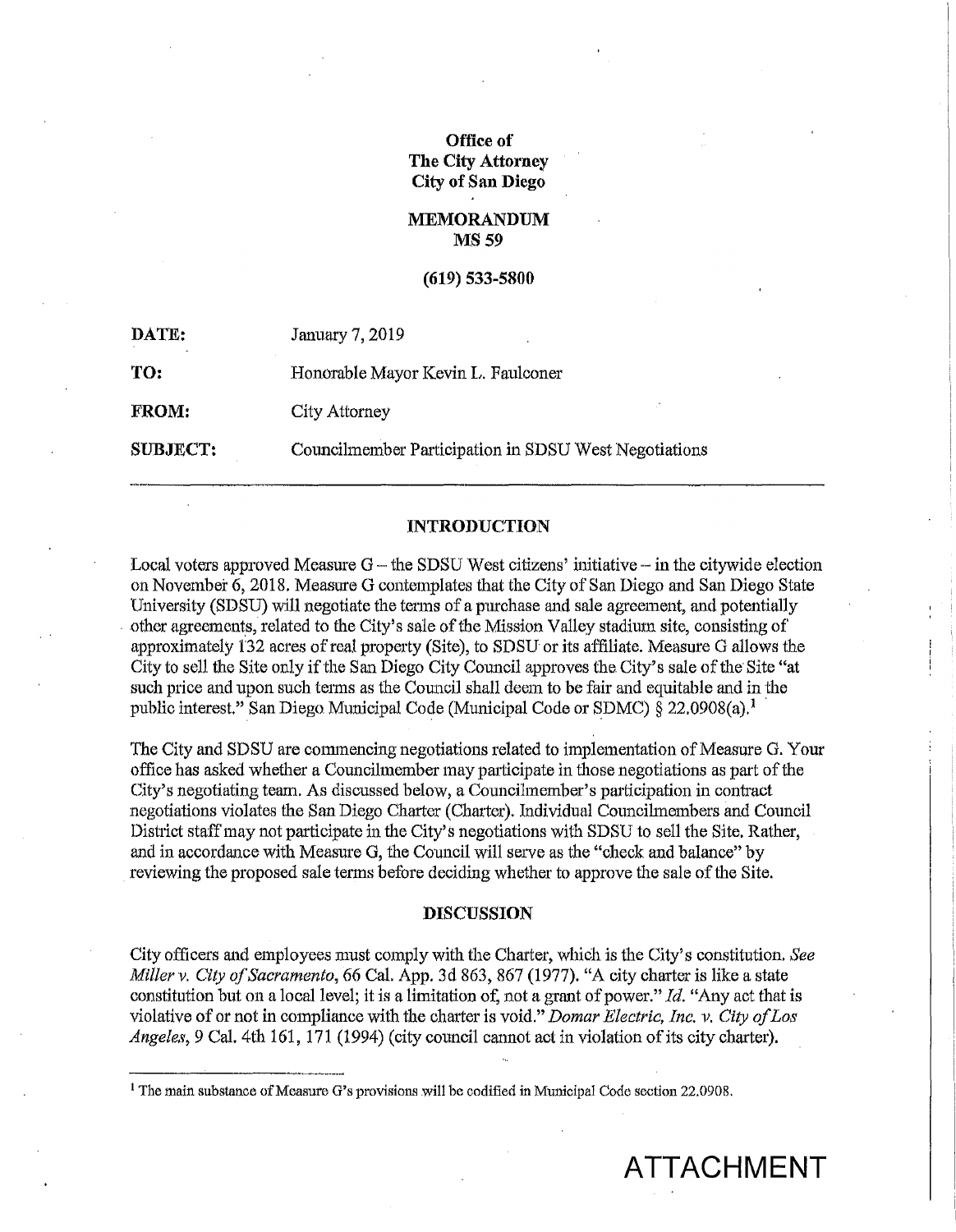Honorable Mayor Faulconer January 7, 2019 Page 2

Under the Charter, the Council is the City's legislative body, responsible for making public policy decisions, and the Mayor is the City's chief executive officer and chief budget and administrative officer. *See* Charter§§ 11, 11.1, 11.2, 12, 28, 260, 265. The Charter establishes a ·separation of authority between the Council (legislative authority) and the Mayor (executive and administrative authority), including a system of checks and balances, similar to the separation of powers among the three branches of government under the state and federal constitutions. City Att'y MOL No. 2015-13 (Aug. 24, 2015); 2007 Op. City Att'y 347 (2007-1; Apr. 6, 2007). "The separation of powers doctrine limits the authority of one of the three branches of govermnent to arrogate 'to itself the core functions of another branch." *Carmel Valley Fire Prot. Dist. v. State of Cal.,* 25 Cal. 4th 287, 297 (2001) (citations omitted). The separation of powers doctrine is intended to prevent the basic or fundamental powers of the government from being combined in the hands of a single person or a group. *Id.* 

The Charter dictates that the Mayor will supervise administration of the City's affairs and make recommendations to the Council regarding the City's affairs. *See* Charter§§ 28, 260, 265(b)(3). "The Mayor holds all of the City's administrative power, and is solely responsible for the day-today operations of the City." 2010 City Att'y Report 808 (2010-30; July 26, 2010). Accordingly, the Mayor's office, or a City department acting under the Mayor's direction, conducts the City's contract negotiations, including real property negotiations.

A Councilmember's participation in contract negotiations would intrude upon the Mayor's exclusive authority under the Charter to conduct the City's administrative affairs and would violate the Chatter' s mandate for a separation of authority between the legislative and executive branches of City government.<sup>2</sup> If a City department presents a negotiated contract for the Council's approval, and if an individual Councilmember disfavors the negotiated terms, the Councihnember may exercise his or her legislative prerogative by voting to deny the contract or requesting that the Mayor renegotiate contract terms. A Councihnember's legislative function under the Charter does not extend to negotiating contract tenns directly with a third party at the outset. Moreover, we believe a Councilmember's direct involvement in contract negotiations, followed by that same Councilmember's vote on the negotiated contract, would undermine the Charter's system of checks and balances for City government.

The Mayor may keep the Council apprised of ongoing contract negotiations without implicating a Charter violation. The Council may ask the Mayor to provide informational updates regarding negotiations, and the Mayor "shall infotm the Council of any material facts or significant developments related to all matters under the jurisdiction of the Council." Charter § 32.1. Also, the Council may provide limited direction on real property negotiations through Closed Session .discussions. The Ralph M. Brown Act (Brown Act) permits the Council to hold a Closed Session

<sup>&</sup>lt;sup>2</sup> We are informed that Measure G proponents have interpreted Measure G to require the involvement of one or more Councihnembers in negotiations for sale of the Site. As mentioned above, Measure G requires that, before the City's sale of the Site can occur, the Council must approve the sale terms. SDMC  $\S$  22.0908(a). However, nothing in Measure G requires, or even envisions, that a Councilmember will participate in Site-related negotiations. Indeed, consistent with the Mayor's role under the Charter, Measure G states: ''Nothing in this section abrogates, or is intended to abrogate, the Mayor's administrative and executive authority, particularly with regard to engaging in good faith contract negotiations, including purchase and sales agreements for the City." *Id.* § 22.0908(z).